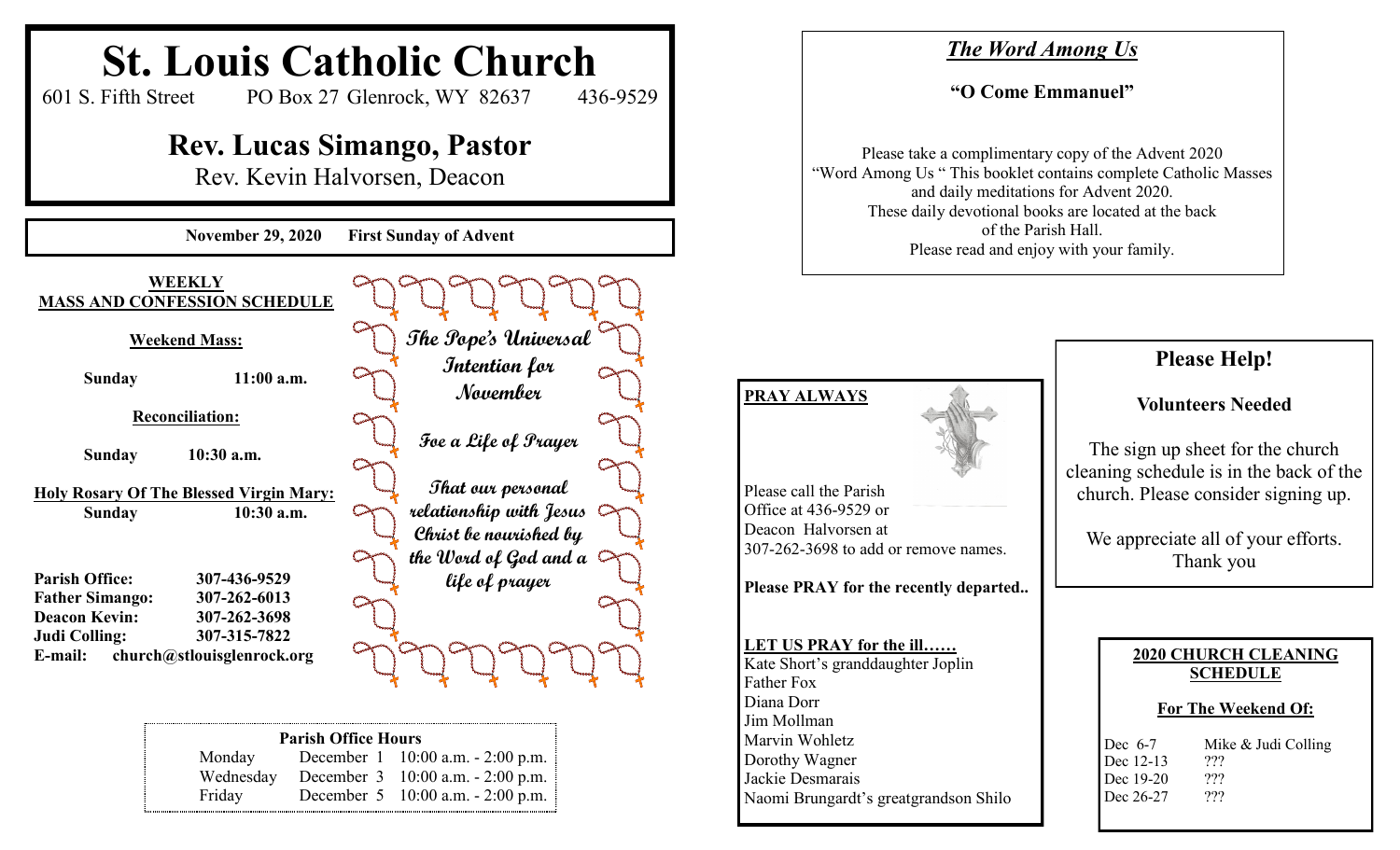## **Catholic Campaign For Human Development**

*Working On The Margins*

Thank you for your generous support last week for the collection for the Catholic Campaign for Human Development! As a parish we were able to help support those on the margins who are living in poverty in the United States. If you missed the collection, it's not too late to give! Visit *www.uscb.org/cchd/collection.*



#### Upcoming Dates

There will be no CCD classes this Sunday, November 29th. We hope you enjoyed your Thanksgiving break. We will start up classes again on December 6th. Unfortunately, due to COVID regulations and protocols governing the Diocese of Cheyenne, we will not be holding our annual Christmas dinner and program. Please continue to pray for those who are suffering and at risk. Youth Group will gather next Sunday, December 6th from 12:00 - 1:00 p.m. with lunch provided. Our Youth Group includes all students in 7th - 12th grades. If you are a youth in our parish, please come join us. If you have a friend you would like to bring, please do so. There will be no *Life in Christ* meeting this Wednesday, November 25th. We will start up again after the holidays in January. See you then.



# **Sunday, November 29th**

**For the Health of the Ottersbach family**

## **Living and Giving in Christ**

In his letter to the Ephesians, St Paul calls us to be co-responsible in building up the Body of Christ. One important way that we build up the Body of Christ is by making a commitment to steward our financial resources toward the ministries of the Diocese of Cheyenne, our local church.

As members of St Louis Parish, we are co-responsible for \$21,672 of a \$2,0150,000 diocesan-wide goal. So far 38% of our parishioners have made a financial commitment of \$13,835. Our parish currently has a shortfall of \$7,837. To avoid paying from our general revenue, we need everyone's participation - no matter how small the gift– to reach our goal. Please prayerfully consider making a sacrificial gift in support of *Living and Giving in Christ.*

#### **Holy Days Schedule December 2020 - January 2021**

| December 7th  | Vigil of the Immaculate Conception 5:30 p.m. |              |
|---------------|----------------------------------------------|--------------|
| December 24th | Vigil of the Nativity                        | $7:00$ p.m.  |
| December 25th | Nativity of the Lord                         | $11:00$ a.m. |
| January 1st   | Solemnity of Mary<br>Holy Mother of God      | $11:00$ a.m. |